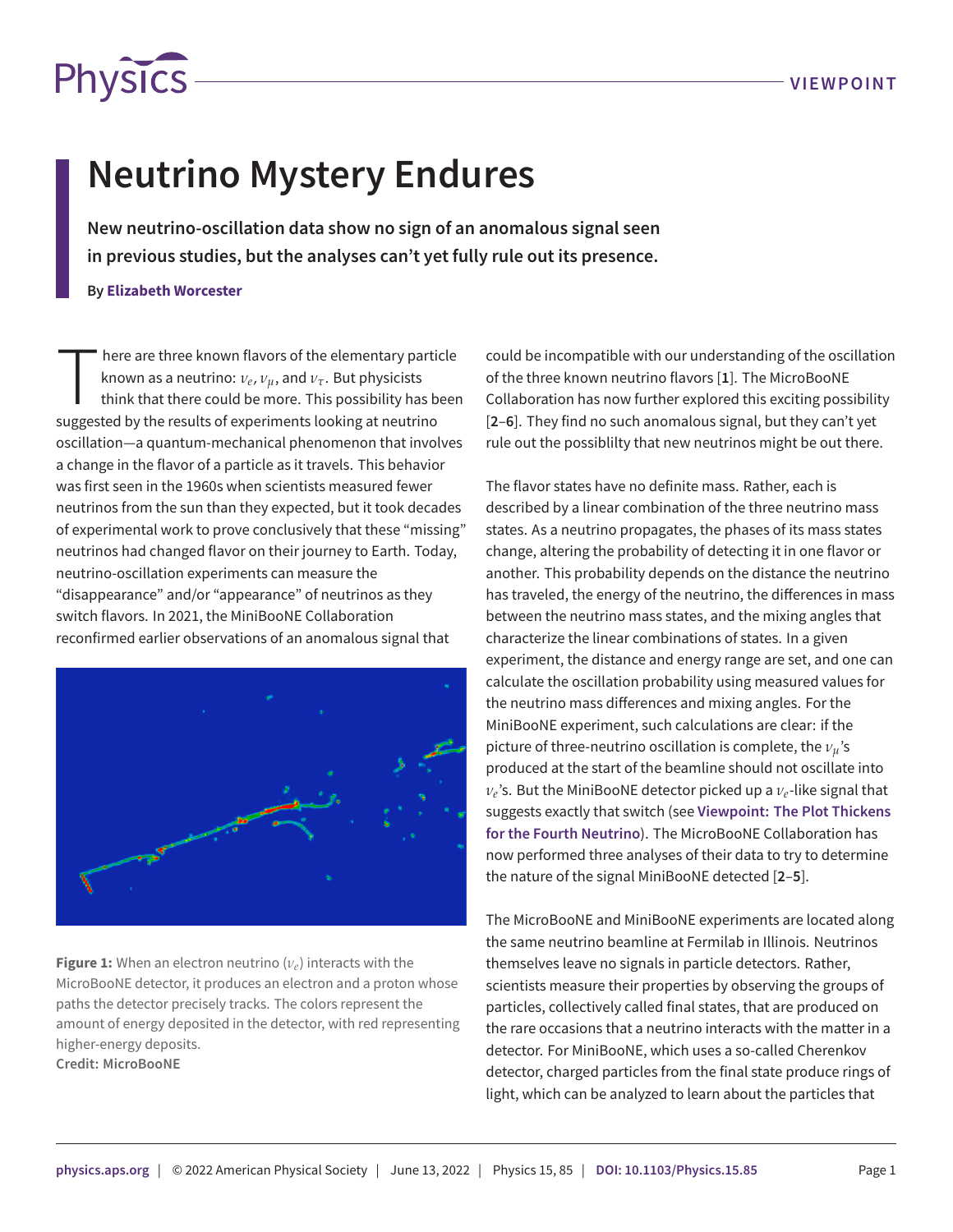made them. In contrast, for MicroBooNE, which uses a liquid-argon time-projection chamber (LArTPC) detector, the final state particles leave behind trails, which are captured as high-resolution images of the particle trajectories (Fig. **[1](#page-0-0)**). The imaging capability of LArTPC detectors makes them particularly adept at distinguishing  $\nu_e$  interactions from other events that may appear similar. This capability means that MicroBooNE is well equipped to study the nature of the anomalous MiniBooNE signal.

The MicroBooNE Collaboration used a variety of techniques to interpret their data, including deep learning, tomography, and multialgorithmic pattern recognition. Their three analyses all looked at the same dataset, but each was designed to focus on a different final state. The analyses determined the flavors of the incoming neutrinos as well as their interaction topology, interaction kinematics, and energy. The analyses were performed blind, meaning that the group doing that work only studied the experimental signal after they had finalized the analysis procedures using simulated and other experimental data.

Based on their analyses, the MicroBooNE Collaboration reports that their *νe*-like signal is consistent with that predicted by the three-neutrino model. This result thus disfavors the hypothesis that the anomalous signal found in the MiniBooNE data is indeed fully explained by a *ν<sup>e</sup>* excess.

In another study, Carlos Argüelles of Harvard University and colleagues analyzed the results reported by MiniBooNE and MicroBooNE, comparing the MicroBooNE *νe*-like signal to the predictions of various models that are compatible with the MiniBooNE data [**[6](#page-2-0)**]. The team finds that experimental uncertainties in the MiniBooNE analysis allow for significant variation in the corresponding *νe*-like signal expected for MicroBooNE. Thus, they say, the MicroBooNE result cannot fully rule out a *νe*-excess interpretation of the MiniBooNE data in a model-independent way. Argüelles and colleagues also fit the MicroBooNE results to a simple model that assumes the existence of a sterile neutrino—a hypothetical neutrino that interacts with matter only via gravity. In this fit, the team finds that some values of the model parameters that work with the MiniBooNE data are not fully ruled out by the MicroBooNE data. The implication is that sterile neutrinos could still potentially explain the anomaly, a conclusion consistent with what the

MicroBooNE Collaboration found.

The MicroBooNE Collaboration's result represents an important step forward for the field, both in terms of the LArTPC analysis techniques used to do precision science and in the progress made toward understanding this long-standing anomaly. Much of the future neutrino program in the United States is based on LArTPC technology, so the techniques developed by MicroBooNE provide an excellent foundation. It will be very exciting to see more results from this experiment as well as from two new LArTPC experiments in the same beamline as MicroBooNE: ICARUS and the Short-Baseline Near Detector (SBND). These experiments—both of which I am involved in—will work together to perform a multidetector analysis, increasing the amount of data available and reducing the experimental uncertainties relative to the current results. The ICARUS Collaboration has just started to collect data and SBND is currently being installed. I am hopeful that these experiments will shed further light on—or even solve—this enduring neutrino mystery.

**Elizabeth Worcester:** Brookhaven National Laboratory, Upton, New York, USA

## **REFERENCES**

- <span id="page-1-0"></span>1. A. A. Aguilar-Arevalo *et al.* (MiniBooNE Collaboration), "Updated MiniBooNE neutrino oscillation results with increased data and new background studies," **[Phys. Rev. D](https://doi.org/10.1103/PhysRevD.103.052002) [103](https://doi.org/10.1103/PhysRevD.103.052002) [\(2021\)](https://doi.org/10.1103/PhysRevD.103.052002).**
- <span id="page-1-1"></span>2. P. Abratenko *et al.* (MicroBooNE Collaboration), "Search for an excess of electron neutrino interactions in MicroBooNE using multiple final-state topologies," **[Phys. Rev. Lett.](https://doi.org/10.1103/PhysRevLett.128.241801) [128,](https://doi.org/10.1103/PhysRevLett.128.241801) [241801](https://doi.org/10.1103/PhysRevLett.128.241801) (2022).**
- 3. P. Abratenko *et al.* (MicroBooNE Collaboration), "Search for an anomalous excess of charged-current quasielastic *ν<sup>e</sup>* interactions with the MicroBooNE experiment using Deep-Learning-based reconstruction," **[Phys. Rev. D](https://doi.org/10.1103/PhysRevD.105.112003) [105](https://doi.org/10.1103/PhysRevD.105.112003), [112003](https://doi.org/10.1103/PhysRevD.105.112003) (2022).**
- 4. P. Abratenko *et al.* (MicroBooNE Collaboration), "Search for an anomalous excess of charged-current *ν<sup>e</sup>* interactions without pions in the final state with the MicroBooNE experiment," **[Phys.](https://doi.org/10.1103/PhysRevD.105.112004) [Rev. D](https://doi.org/10.1103/PhysRevD.105.112004) [105](https://doi.org/10.1103/PhysRevD.105.112004), [112004](https://doi.org/10.1103/PhysRevD.105.112004) (2022).**
- <span id="page-1-2"></span>5. P. Abratenko *et al.* (MicroBooNE Collaboration), "Search for an anomalous excess of inclusive charged-current *ν<sup>e</sup>* interactions in the MicroBooNE experiment using Wire-Cell reconstruction," **[Phys. Rev. D](https://doi.org/10.1103/PhysRevD.105.112005) [105](https://doi.org/10.1103/PhysRevD.105.112005), [112005](https://doi.org/10.1103/PhysRevD.105.112005) (2022).**